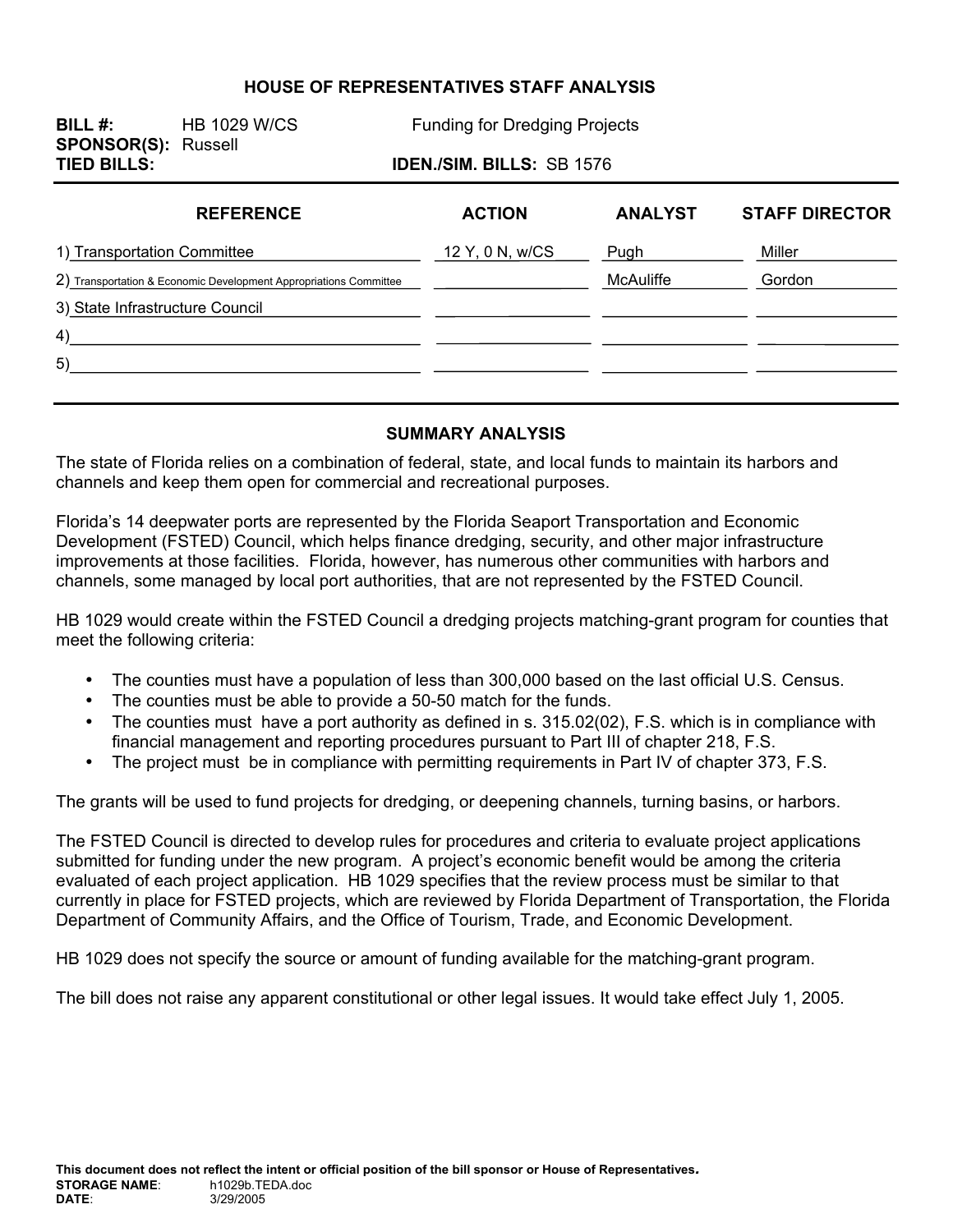### **FULL ANALYSIS**

### **I. SUBSTANTIVE ANALYSIS**

### A. HOUSE PRINCIPLES ANALYSIS:

**Provide limited government:** HB 1029 creates a new program within the FSTED Council to fund, on a 50-50 basis with local port authorities, dredging projects in counties of less than 300,000 population. The bill does not specify the source of funding.

#### B. EFFECT OF PROPOSED CHANGES:

#### Current Situation

The state of Florida has 1,197 statute miles of coastline, and relies on a combination of federal, state, and local funds to dredge its harbors and channels to keep them open for commercial and recreational purposes.

On the federal level, the U.S. Army Corps of Engineers works with communities large and small to evaluate, plan, permit, and seek Congressional funding for channel-dredging projects. The Corps coordinates with state environmental agencies on necessary permits and, if necessary, activities to mitigate any adverse environmental impacts the dredging may cause.

Florida has 14 publicly owned, deepwater ports that routinely need some type of dredging. The Florida Seaport Transportation and Economic Development (FSTED) Council assists the ports and their tenants. The council is a public entity created in 1990 pursuant to s. 311.09, F.S. Administratively housed within the Florida Department of Transportation, the council consists of the port directors of the 14 seaports and a representative of the Florida Department of Transportation, the Florida Department of Community Affairs, and the Governor's Office of Tourism, Trade and Economic Development.

The FSTED Council's primary responsibility is to finance port transportation projects on a 50-50 matching basis. The FSTED Program requires consistency with local plans and matching funds from each seaport, ensuring that seaport investments are initiated at the local level and driven by a local commitment to meet the seaport's strategic objectives.

Section 311.07(3)(a), Florida Statutes, provides that program funds will be used to fund approved projects on a 50-50 matching basis with any of the deepwater ports that is governed by a public body. Grant funding under the program is limited to specific types of port facilities or port transportation projects, including channel dredging.

FSTED's activities are funded by an annual \$10 million appropriation from the State Transportation Trust Fund; beginning in fiscal year 2005-2006, another \$5 million will be made available to pay for port-related intermodal transportation projects that are part of the state's Strategic Intermodal System. The Legislature also annually appropriates another \$25 million to repay debt service on bonds issued in 1996 and 1999 by the Florida Ports Financing Commission for major port projects selected by FSTED.

But Florida has other communities with harbors and channels, some managed by local port authorities, that are not represented by the FSTED Council. For example, the Hernando County Port Authority has been attempting since 1996 to obtain permits and funding to dredge the Hernando Beach Channel. The channel has become too shallow in many places for the area's economically significant bait-shrimp fishery to operate, county officials say. In recent months, county and port officials decided to scale back the project in order to reduce environmental mitigation concerns and costs, and has gained the support of the Florida Department of Environmental Protection. The downsized maintenance dredging project, which also will include removing some rocks and straightening some bends in the channel, is estimated to cost \$5 million. The county has set aside approximately \$1.5 million to help pay for the dredging project.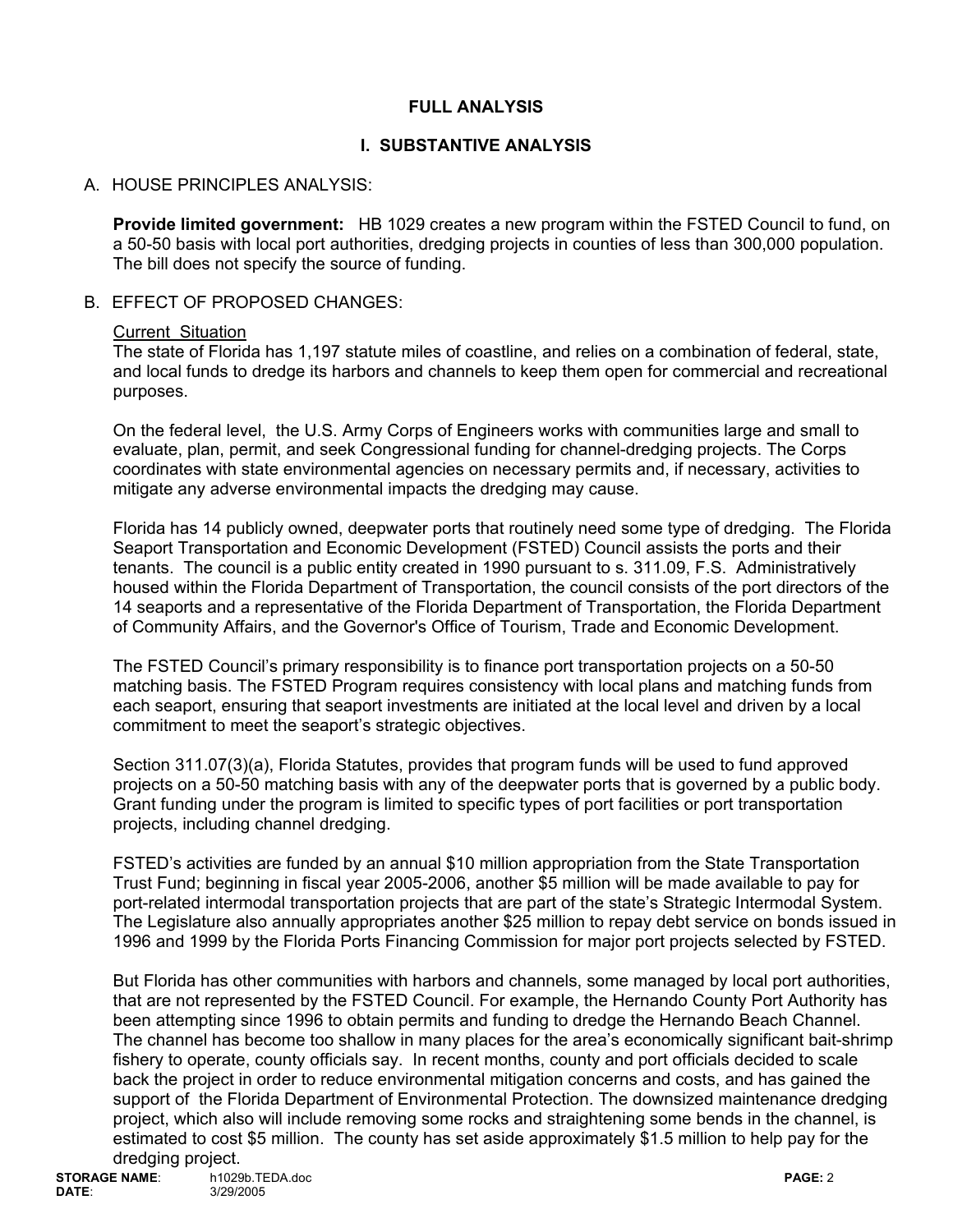#### Effect of Proposed Changes

HB 1029 creates within the FSTED Council a program to help fund dredging projects in counties that meet the following criteria:

- The counties must have a population of less than 300,000 based on the last official U.S. Census.
- The counties must be able to provide a 50-50 match for the funds.
- The counties must have a port authority as defined in s. 315.02(02), F.S. which is compliance with financial management and reporting procedures pursuant to Part III of chapter 218, F.S.
- The project must be in compliance with the environmental permitting provisions in Part IV of chapter 373, F.S.

The grants would be used only to fund projects for dredging or deepening channels, turning basins, or harbors.

The FSTED Council is directed to develop rules for procedures and criteria to evaluate project applications submitted for funding under the new program. Among the criteria will be the project's economic benefit. HB 1029 specifies that this review process shall be similar to that currently in place for FSTED projects, which are reviewed by Florida Department of Transportation, the Florida Department of Community Affairs, and the Office of Tourism, Trade, and Economic Development.

There are at least seven legislatively created port authorities in counties with less than 300,000 population: the Calhoun County Port Authority, the Carrabelle Port District, the Hernando County Port Authority, the Levy County Port Authority, the Manatee Port Authority, the Putnam County Port Authority, and the St. Lucie Port and Airport Authority.

HB 1029 would take effect July 1, 2005.

### C. SECTION DIRECTORY:

Section 1: Creates s. 311.115, F.S., to direct the Florida Seaport Transportation and Economic Development Council to develop rules to evaluate applications from eligible county port authorities for dredging projects. Requires a 50-50 match of local funds. Establishes administrative review of applications by the Department of Community Affairs, the Department of Transportation, and the Office of Tourism, Trade, and Economic Development. Specifies use of funds made available for this program.

Section 2: Provides an effective date of July 1, 2005.

### **II. FISCAL ANALYSIS & ECONOMIC IMPACT STATEMENT**

#### A. FISCAL IMPACT ON STATE GOVERNMENT:

1. Revenues:

None.

2. Expenditures:

Indeterminate. HB 1029 does not designate a state funding source for the grants to be distributed by the FSTED Council to eligible local port authorities.

B. FISCAL IMPACT ON LOCAL GOVERNMENTS: